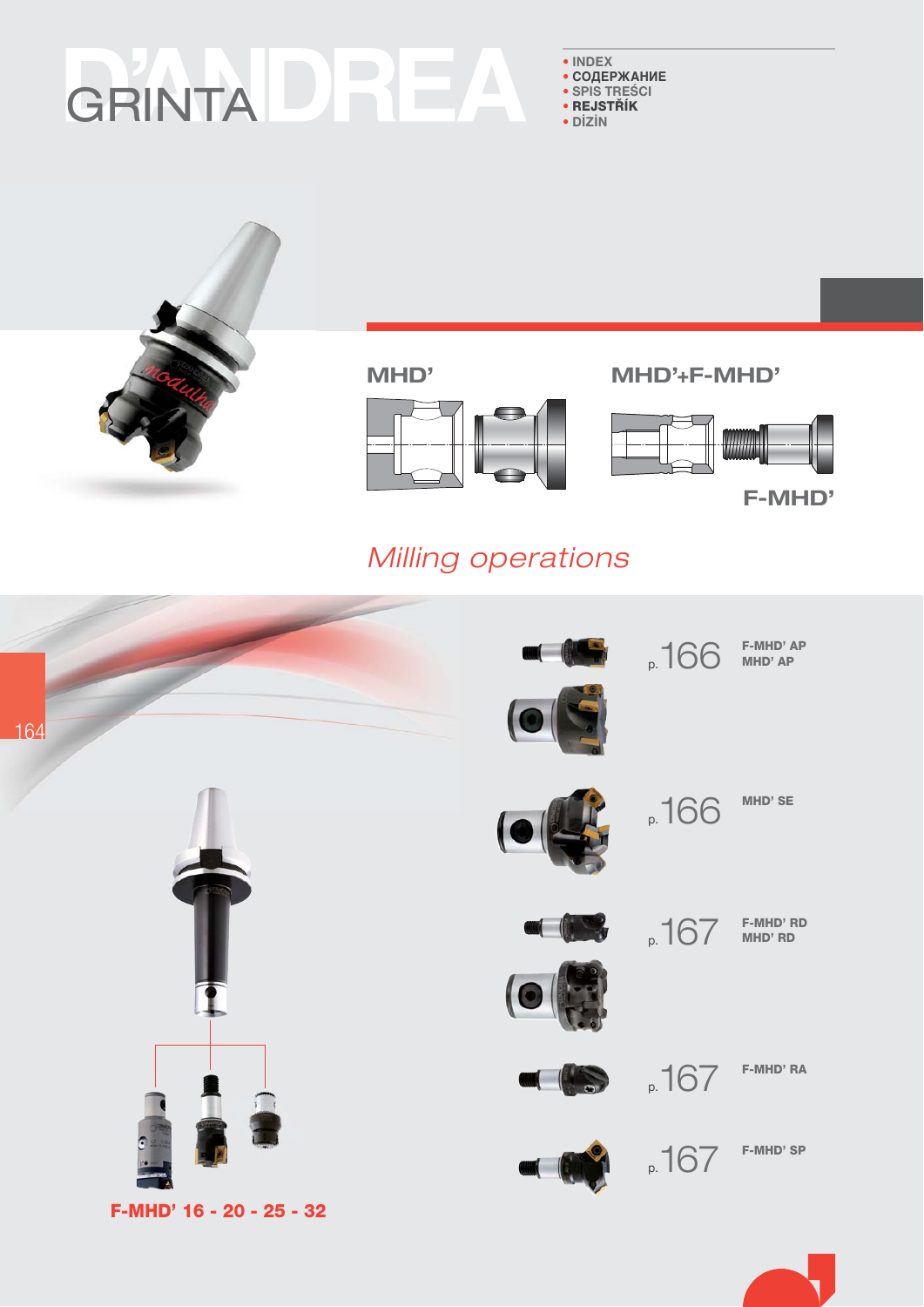

**6** GRINTA is a D'Andrea solution for milling operations. The program comprises a series of milling cutter bodies that utilize classical milling cutter geometry styles and ISO inserts, thereby increasing the working range of the MHD' Modular System. The MHD' Modular System, already known worldwide for its roughing and finishing boring tools, now makes available to the milling operation its large-capacity and its inherent perfect concentricity and extreme resistance to torsion. At the heart of the system is the coupling: for diameters from 16mm to 32mm the GRINTA system takes advantage of dual couplings, that is, the milling heads have a threaded end along with a ground guide accompanied by the modular MHD' connection. For cutter diameters 40mm, 50mm and 63mm, the cutter bodies incorporate the modular MHD' connection.

**@** GRINTA - решение компании D'Andrea для операций по фрезерованию. Программа включает серию корпусов фрез, с которыми используются пластины классической геометрической формы, а также вставки, кодифицированные по ISO. Таким образом, расширяются возможности применения модульной системы МНD', уже известной во всём мире, благодаря своим инструментам для чернового и сверхточного растачивания, теперь может использоваться и для операций фрезерования, сохраняя свои основные преимущества высокой соосности, жесткости системы и передаваемого крутящего момента. Для диаметров от 16 до 32 мм преимуществом GRINTA является двойное соединение фрезы, то есть торцовое резьбовое соединение, дополненное шлифованной направляющей с модульным соединением МНD'. Для фрез диаметрами 40, 50 и 63 мм корпуса имеют прямое модульное соединение МНD'.

@ GRINTA to rozwiązanie firmy D'Andrea w zakresie frezowania. Program składa się z serii elementów frezujących, wykorzystujących klasyczne geometrie cięcia oraz nakładki ISO. W ten sposób zwiększają się możliwości obróbki przy użyciu systemu MHD' oraz przyrządów do wytaczania zgrubnego i wykańczającego, znanych już na całym świecie. A wszystko to po to, by modułowy system MHD' mógł osiągać doskonałą współśrodkowość i wyjątkową odporność na skrecanie również w trakcie frezowania. Sercem systemu jest uchwyt narzedziowy dla średnic Ø 16 mm i Ø 32 mm. System GRINTA wykorzystuje podwójny uchwyt, tj. gwintowane głowice frezujące ze szlifowanym sworzniem prowadzącym oraz modułowym stożkiem łączącym MHD', podczas gdy dla większych średnic (40 mm, 50 mm i 63 mm) elementy frezujące wykonywane są z modułowym, bezpośrednim uchwytem narzędziowym MHD'.

® GRINTA je řešením společnosti D'Andrea pro operace frézování. Program sestává z řady frézovacích těles, které využívají standardní styly frézovací geometrie a vložky ISO, a tím rozšiřují pracovní rozsah modulárního systému MHD'. Modulární systém MHD', který je již známý celosvětově svými nástroji pro hrubování a vyvrtávání a dokončování, nyní dává operaci frézování svou velkou kapacitu a svou nedílnou perfektní středovost a extrémní odolnost vůči torzi. V centru systému je spojka pro průměry od 16 mm do 32 mm, systém GRINTA využívá výhody duálních spojek, tj. frézovací hlavy mají zakončení se závitem současně broušeným vodítkem doprovázeným modulárním spojením MHD'. V případě průměru fréz 40 mm, 50 mm a 63 mm tělesa fréz zahrnují modulární spojení MHD'.

® GRINTA, frezeleme işleri için kullanılan bir D'Andrea çözümüdür. Program, klasik freze bıçağı stillerini ve ISO ek parçalarını kullanan ve bu sayede MHD' Modular System'ın kullanım yelpazesini genişleten bir dizi freze bıçağı gövdesinden oluşur. Kaba işleme ve bitirme işleri için delik açma (ve büyütme) takımlarıyla dünyaca ünlü MHD' Modular System, şimdi de yüksek kapasitesini, mükemmel eş merkezliliğini ve burulmaya karşı yüksek mukavemetini frezeleme endüstrisine sunmaktadır. Sistemin temelinde kaplin vardır: 16-32mm arası çaplar için GRINTA sistemi cift kaplinlerden faydalanır; yani, freze kafaları, modüler MHD' bağlantısı tarafından eslik edilen bir yer kılayuzlu disli uca sahiptir. 40mm, 50mm ve 63mm freze bıcağı capları için, bıcak gövdeleri modüler MHD' bağlantısını kullanır.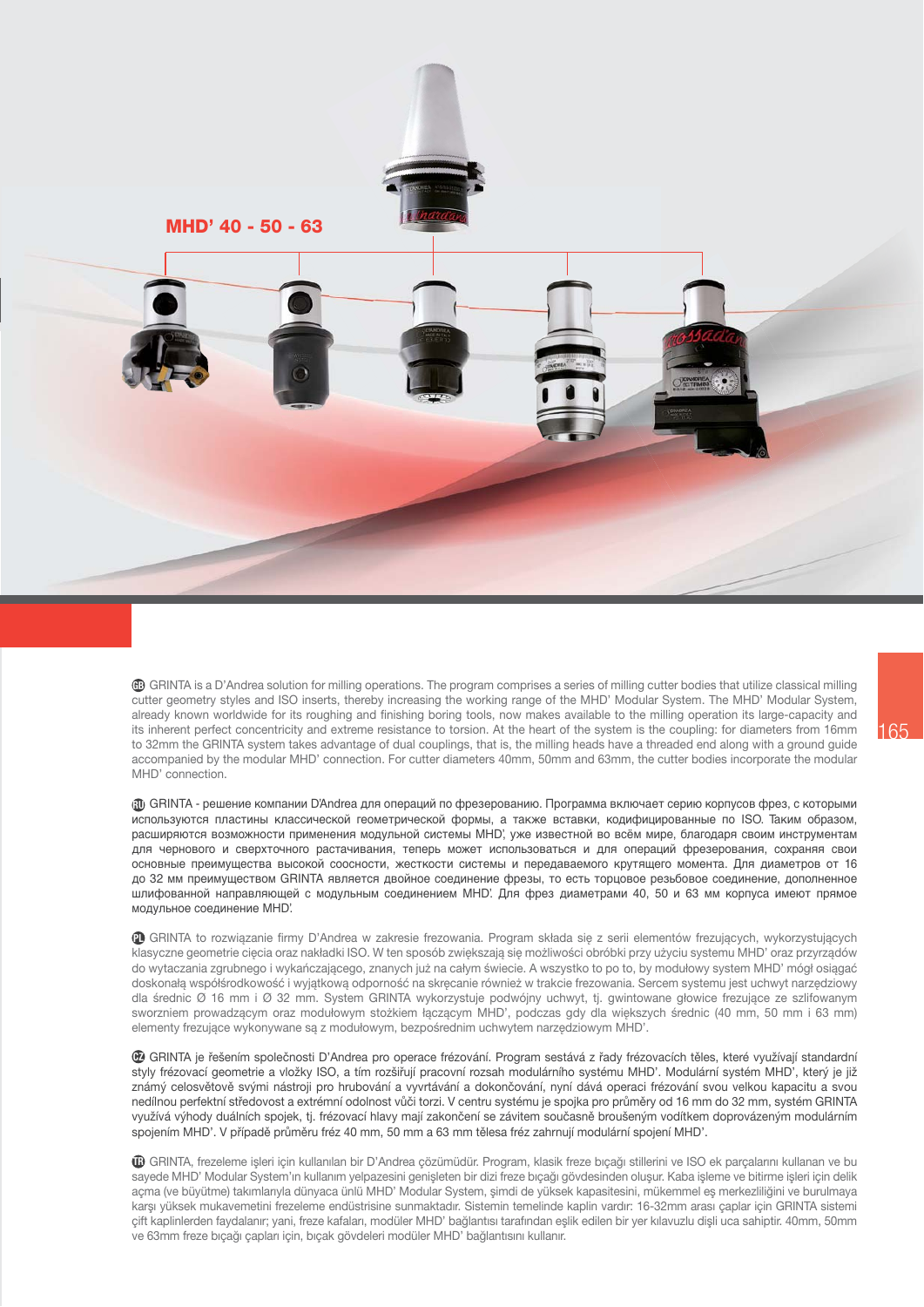# GRINTA

- SHOULDER MILLING CUTTERS
- ФРЕЗЫ ДЛЯ ПРЯМЫХ БУРТИКОВ
- FREZY DO FREZOWANIA PO OBWODZIE
- RAMENNÍ FRÉZY
- · OMUZ FREZE BIÇAKLARI

#### **F-MHD' AP**





| REF.                                  | <b>CODE</b> | Ø  | М   | d <sub>1</sub> | d <sub>2</sub> |    |    |        | <b>CH</b>       | $\circ$   |         |          |
|---------------------------------------|-------------|----|-----|----------------|----------------|----|----|--------|-----------------|-----------|---------|----------|
| <b>F-MHD16 AP10-Z2 17516AP10Z220</b>  |             | 16 | M8  |                | 10             | 20 |    |        | $\overline{10}$ |           |         |          |
| <b>F-MHD20 AP10-Z3 17520AP10Z325</b>  |             | 20 | M10 |                | 13             | 25 | 10 | $\sim$ | 16              | APKT 1003 | DG12255 | TORX T08 |
| <b>F-MHD25 AP10-Z4 17525AP10Z432</b>  |             | 25 | M12 | 24             | 16             | 32 |    |        | $\cap$ -1       |           |         |          |
| <b>F-MHD32 AP10-Z5   7532AP10Z540</b> |             | 32 | M16 | -31            | 20             | 40 |    | h      | 07              |           |         |          |

### **MHD' AP**





| REF.                  | <b>CODE</b>  | Ø  | MHD'd <sub>1</sub> |    | ı | ΙO               |          |          |
|-----------------------|--------------|----|--------------------|----|---|------------------|----------|----------|
| <b>MHD'40 AP16-Z4</b> | 7540AP16Z435 | 42 | 40                 |    |   |                  |          |          |
| MHD'50 AP16-Z5        | 7550AP16Z535 | 52 | 50                 | 35 |   | <b>APKT 1604</b> | DGC04011 | TORX T15 |
| MHD'63 AP16-Z6        | 7563AP16Z635 | 66 | 63                 |    |   |                  |          |          |

#### **• FACE MILLING CUTTERS**

- ФРЕЗЫ ДЛЯ ВЫРАВНИВАНИЯ
- · FREZY CZOŁOWE
- · FRÉZY PRO ČELNÍ SOUSTRUŽENÍ
- YÜZEY FREZE BIÇAKLARI



| REF.                  | <b>CODE</b>  | $\mathcal{O}_1$ | $\mathcal{O}_2$ | MHD'd <sub>1</sub> | d <sub>2</sub> |    |   |   |           |           |          |
|-----------------------|--------------|-----------------|-----------------|--------------------|----------------|----|---|---|-----------|-----------|----------|
| <b>MHD'40 SE13-Z3</b> | 7540SE13Z335 | 40              | 53              | 40                 | 51             |    |   |   |           |           |          |
| <b>MHD'50 SE13-Z4</b> | 7550SE13Z435 | 50              | 63              | 50                 | 61             | 35 | 6 |   | SEET 13T3 | DG123512P | TORX T15 |
| <b>MHD'63 SE13-Z5</b> | 7563SE13Z535 | 63              | 76              | 63                 | 74             |    |   | ∽ |           |           |          |



**MHD' SE** 



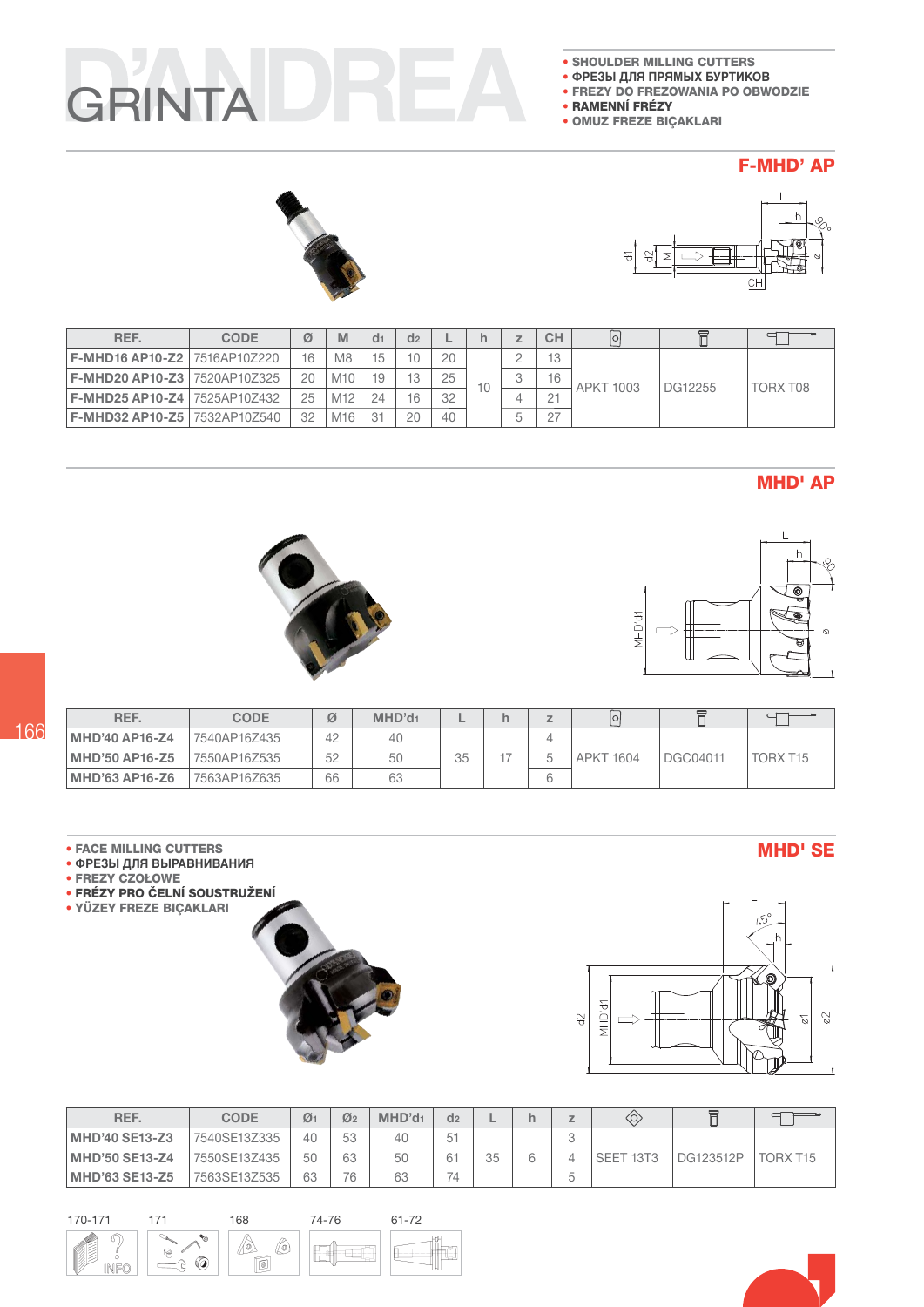- ÷ MILLING CUTTERS WITH ROUND INSERTS
- ÷ **ФРЕЗЫ С КРУГЛЫМИ ВСТАВКАМИ**
- FREZY Z OKRĄGŁYMI NAKŁADKAMI
- FRÉZY SE ZAOBLENÝMI VLOŽKAMI
- YUVARLAK EK PARÇALI FREZE BIÇAKLARI

#### F-MHD' RD





| REF.                                  | <b>CODE</b> | Ø  | M              | d <sub>1</sub> | d <sub>2</sub>  |    |     |             | CH     | O)               |          |          |
|---------------------------------------|-------------|----|----------------|----------------|-----------------|----|-----|-------------|--------|------------------|----------|----------|
| <b>F-MHD16 RD07-Z2   7516RD07Z220</b> |             | 16 | M <sub>8</sub> | 15             |                 | 20 | 3.5 | ∼           | 13     | <b>RDHX 0702</b> | DG122549 | TORX T07 |
| <b>F-MHD20 RD07-Z3 7520RD07Z325</b>   |             | 20 | M10            | 19             | $\overline{10}$ | 25 |     | u           | 16     |                  |          |          |
| <b>F-MHD25 RD10-Z3 7525RD10Z332</b>   |             | 25 | M12            | 24             | 16              | 32 |     | $\cap$<br>w | 21     | <b>RDHX 1003</b> | DG123507 | TORX T15 |
| <b>F-MHD32 RD10-Z4 7532RD10Z440</b>   |             | 32 | M16            | 31             | 20              | 40 |     |             | $\cap$ |                  |          |          |

#### MHD' RD





| REF.                  | <b>CODE</b>  | Ø  | MHD'd <sub>1</sub> | -  |  | Ω                |          |                      |
|-----------------------|--------------|----|--------------------|----|--|------------------|----------|----------------------|
| MHD'40 RD12-Z4        | 7540RD12Z435 | 42 | 40                 |    |  | RDHX 12T3        | DG123509 | TORX T <sub>15</sub> |
| <b>MHD'50 RD12-Z5</b> | 7550RD12Z535 | 52 | 50                 | 35 |  |                  |          |                      |
| <b>MHD'63 RD16-Z5</b> | 7563RD16Z535 | 66 | 63                 |    |  | <b>RDHX 1604</b> | DG124510 | TORX T20             |

#### ÷ MILLING CUTTERS SPHERIC HEAD

- ÷ **ФРЕЗЫ СО СФЕРИЧЕСКОЙ ГОЛОВКОЙ**
- FREZY Z GŁOWICĄ SFERYCZNĄ
- SFÉRICKÁ HLAVA FRÉZ

• FREZY DO UKOSOWANIA • ZKOSENÉ FRÉZY

• YIV AÇMA IÇIN FREZE BIÇAKLARI

• SPHERIC HEAD FREZE BIÇAKLARI





| REF.                                 | <b>CODE</b> | $\mathcal{O}_1$ |                 | d <sub>1</sub> | d <sub>2</sub> |    |      | CH       | Y         |                 |          |
|--------------------------------------|-------------|-----------------|-----------------|----------------|----------------|----|------|----------|-----------|-----------------|----------|
| <b>F-MHD16 RA16-Z1 17516RA16Z120</b> |             | 16              | M8              | 15             |                | 20 |      | 13       | RAD 16.40 | DG12RA16        | TORX T15 |
| F-MHD20 RA20-Z1 7520RA20Z125         |             | クハ              | M10             | 19             | 13             | 25 |      | 16       | RAD 20.50 | DG12RA20        | TORX T20 |
| F-MHD25 RA25-Z1 7525RA25Z132         |             | 25              | M <sub>12</sub> | 24             | 16             | 32 | 12.5 | $\cap$ 1 | RAD 25.60 | <b>DG12RA25</b> | TORX T30 |
| <b>F-MHD32 RA32-Z1 17532RA32Z140</b> |             | 32              | M <sub>16</sub> |                | 20             | 40 | 16   | 07       | RAD 32.70 | <b>DG12RA32</b> | TORX T40 |

# <sup>÷</sup> CHAMFERING MILLING CUTTERS F-MHD' SP <sup>÷</sup> **ФРЕЗЫ ДЛЯ СНЯТИЯ ФАСКИ**

F-MHD' RA





| REF.                                 | CODE | $\mathcal{O}_1$ | $\mathcal{Q}_2$ |                 | d1 | d <sub>2</sub> | −  |   | CН     |                           |          |         |
|--------------------------------------|------|-----------------|-----------------|-----------------|----|----------------|----|---|--------|---------------------------|----------|---------|
| F-MHD'20 SP09-Z2 7520SP09Z225        |      | 16              | 28              | M <sub>10</sub> |    |                |    |   | 16     | SPEW 09T3                 | DG123509 |         |
| <b>F-MHD'25 SP12-Z2 7525SP12Z232</b> |      | 25              | 41.5            | M <sub>12</sub> |    | 16             | 32 | - | $\sim$ | 1204<br>SPEW <sup>-</sup> | DG124510 | ORX T20 |

# 167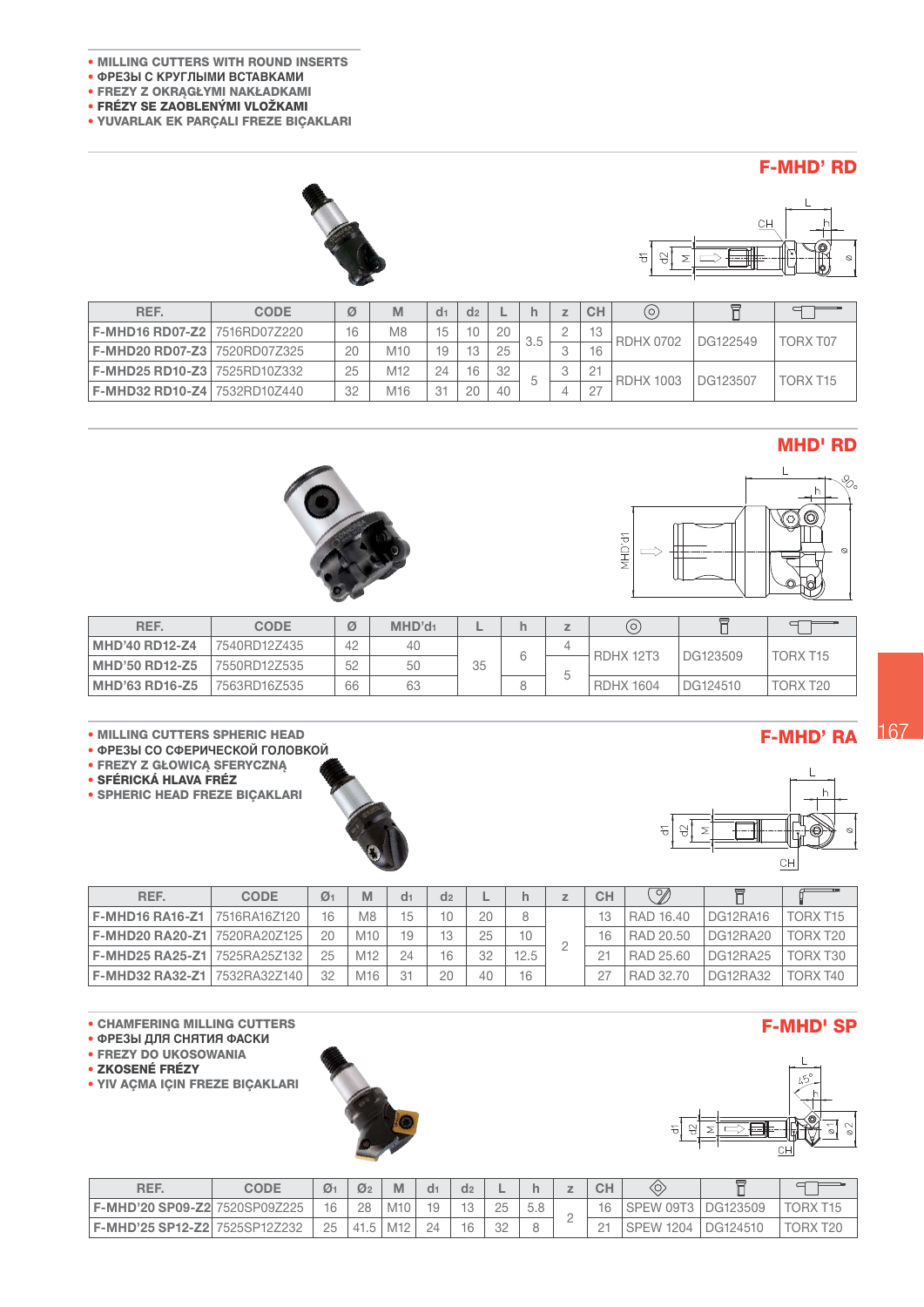- MILLING INSERTS
- ВСТАВКИ ДЛЯ ФРЕЗИРОВАНИЯ
- · NAKŁADKI DO FREZOWANIA
- · FRÉZOVACÍ VLOŽKY
- **FREZE EK PARÇALARI**

#### **APKT**

| REF.                      |      |     |     |                 |                 | <b>CVD</b> | <b>PVD</b>                 |
|---------------------------|------|-----|-----|-----------------|-----------------|------------|----------------------------|
|                           |      |     |     |                 |                 |            | <b>DP200 R   DP250 P  </b> |
| APKT 1003 PDER-M   11,000 | 6.7  | 3.5 | 0.5 | DG12255         | TORX T08        |            |                            |
| APKT 1604 PDR-GM 17.272   | 9.44 | 5.6 |     | <b>DGC04011</b> | <b>TORX T15</b> |            |                            |

### **RDHX**

| REF.                 |       |      |          |          |                | <b>PVD</b>     |
|----------------------|-------|------|----------|----------|----------------|----------------|
|                      |       | S    |          |          | <b>DP100 P</b> | <b>DP300 P</b> |
| RDHX 0702 MOT        | 7.00  | 2.38 | DG122549 | TORX T07 | ٠              |                |
| <b>RDHX 1003 MOT</b> | 10.00 | 3.18 | DG123507 | TORX T15 | ٠              |                |
| <b>RDHX 12T3 MOT</b> | 12.00 | 3.97 | DG123509 |          | ٠              |                |
| <b>RDHX 1604 MOT</b> | 16.00 | 4.76 | DG124510 | TORX T20 | ٠              |                |



| REF.           |      |      |      |           |          | <b>CVD</b>     | <b>PVD</b> |
|----------------|------|------|------|-----------|----------|----------------|------------|
|                |      |      |      |           |          | <b>DP200 R</b> | DP250 P    |
| SEET 13T3 M-PM | 13.4 | 3.97 | 2.55 | DG123512P | TORX T15 |                |            |

#### **SPEW**

| REF.               |      |      |      | ᆮ        |                 | <b>PVD</b>     |
|--------------------|------|------|------|----------|-----------------|----------------|
|                    | d    | S    | S    |          |                 | <b>DP400 P</b> |
| <b>SPEW 09T304</b> | 9.52 | 9.52 | 3.97 | DG123509 | <b>TORX T15</b> | ٠              |
| SPEW 1204 ADSN     | 12.7 | 12.7 | 4.76 | DG124510 | TORX T20        | ٠              |

# **RAD**

| REF.             |    |      |      |      | ᇀ               |                      | <b>PVD</b>     |                |
|------------------|----|------|------|------|-----------------|----------------------|----------------|----------------|
|                  | d  | S    |      | Н    |                 |                      | <b>DP100 P</b> | <b>DP300 P</b> |
| <b>RAD 16.40</b> | 16 | 4.00 | 8    | 12   | DG12RA16        | TORX T <sub>15</sub> |                | ٠              |
| RAD 20.50        | 20 | 5.00 | 10   | 15   | <b>DG12RA20</b> | TORX T20             |                | ٠              |
| RAD 25.60        | 25 | 6.00 | 12.5 |      | 18.5 DG12RA25   | TORX T30             |                | $\sim$         |
| RAD 32.70        | 32 | 7.00 | 16   | 23.5 | DG12RA32        | TORX T40             |                | $\sim$         |

# **TORX**

|         |       |   | ⊏        |                  |    |      |                  |     |
|---------|-------|---|----------|------------------|----|------|------------------|-----|
| CODE    | M     |   | REF.     | <b>CODE</b>      | 9. | CODE | CODE             | E B |
| 0002205 | M 2.5 | 5 | TORX T08 | 10 150 09 0 0800 |    |      | 10 150 09 0 0802 |     |
|         |       |   |          |                  |    |      |                  |     |

| KEF.            | <b>GODE</b>     | <b>IVI</b> |      | KEF.            | <b>GUDE</b>      | <b>GUDE</b>      | <b>GUDE</b><br>$\epsilon$ |
|-----------------|-----------------|------------|------|-----------------|------------------|------------------|---------------------------|
| DG12255         | 49 41 1 0002205 | M 2.5      | 5    | TORX T08        | 10 150 09 0 0800 |                  | 10 150 09 0 0802          |
| DGC04011        | 49 41 1 0004010 | M 4        | 10.5 | <b>TORX T15</b> | 10 150 09 0 1500 |                  | 10 150 09 0 1502          |
| DG122549        | 49 41 1 0002505 | M 2.5      | 5    | <b>TORX T07</b> | 10 150 09 0 0700 |                  | 10 150 09 0 0702          |
| DG123507        | 49 41 1 0003507 | M 3.5      | 7.2  | <b>TORX T15</b> | 10 150 09 0 1500 |                  | 10 150 09 0 1502          |
| DG123509        | 49 41 1 0003508 |            | 8.6  |                 |                  |                  |                           |
| DG124510        | 49 41 1 0004510 | M 4.5      | 10.5 | TORX T20        | 10 150 09 0 2000 |                  | 10 150 09 0 2002          |
| DG123512P       | 49 41 1 0003512 | M 3.5      | 12.1 | <b>TORX T15</b> | 10 150 09 0 1500 | 10 150 09 0 1501 | 10 150 09 0 1502          |
| <b>DG12RA16</b> | 49 41 1 0004013 | M 4        | 13.3 |                 |                  |                  |                           |
| <b>DG12RA20</b> | 49 41 1 0005016 | M 5        | 16.2 | <b>TORX T20</b> |                  | 10 150 09 0 2001 |                           |
| <b>DG12RA25</b> | 49 41 1 0006020 | M 6        | 20   | TORX T30        | ۰                | 10 150 09 0 3001 |                           |
| <b>DG12RA32</b> | 49 41 1 0008025 | M 8        | 25   | TORX T40        |                  | 10 150 09 0 4001 |                           |
|                 |                 |            |      |                 |                  |                  |                           |



 $\begin{picture}(220,20) \put(0,0){\line(1,0){10}} \put(15,0){\line(1,0){10}} \put(15,0){\line(1,0){10}} \put(15,0){\line(1,0){10}} \put(15,0){\line(1,0){10}} \put(15,0){\line(1,0){10}} \put(15,0){\line(1,0){10}} \put(15,0){\line(1,0){10}} \put(15,0){\line(1,0){10}} \put(15,0){\line(1,0){10}} \put(15,0){\line(1,0){10}} \put(15,0){\line($ 

 $\sum_{i=1}^{n}$ 

 $\overline{\mathbb{R}}$ 

 $\left\lfloor \frac{1}{\sqrt{2}}\right\rfloor$  $\begin{picture}(120,15) \put(0,0){\line(1,0){155}} \put(15,0){\line(1,0){155}} \put(15,0){\line(1,0){155}} \put(15,0){\line(1,0){155}} \put(15,0){\line(1,0){155}} \put(15,0){\line(1,0){155}} \put(15,0){\line(1,0){155}} \put(15,0){\line(1,0){155}} \put(15,0){\line(1,0){155}} \put(15,0){\line(1,0){155}} \put(15,0){\line(1,0){155}}$ 

**D** 





 $\overline{\odot}$ 

 $d_{-}$ 

 $\circledcirc$ 







 $\vert z \vert$ 

 $\overline{1}$ 

D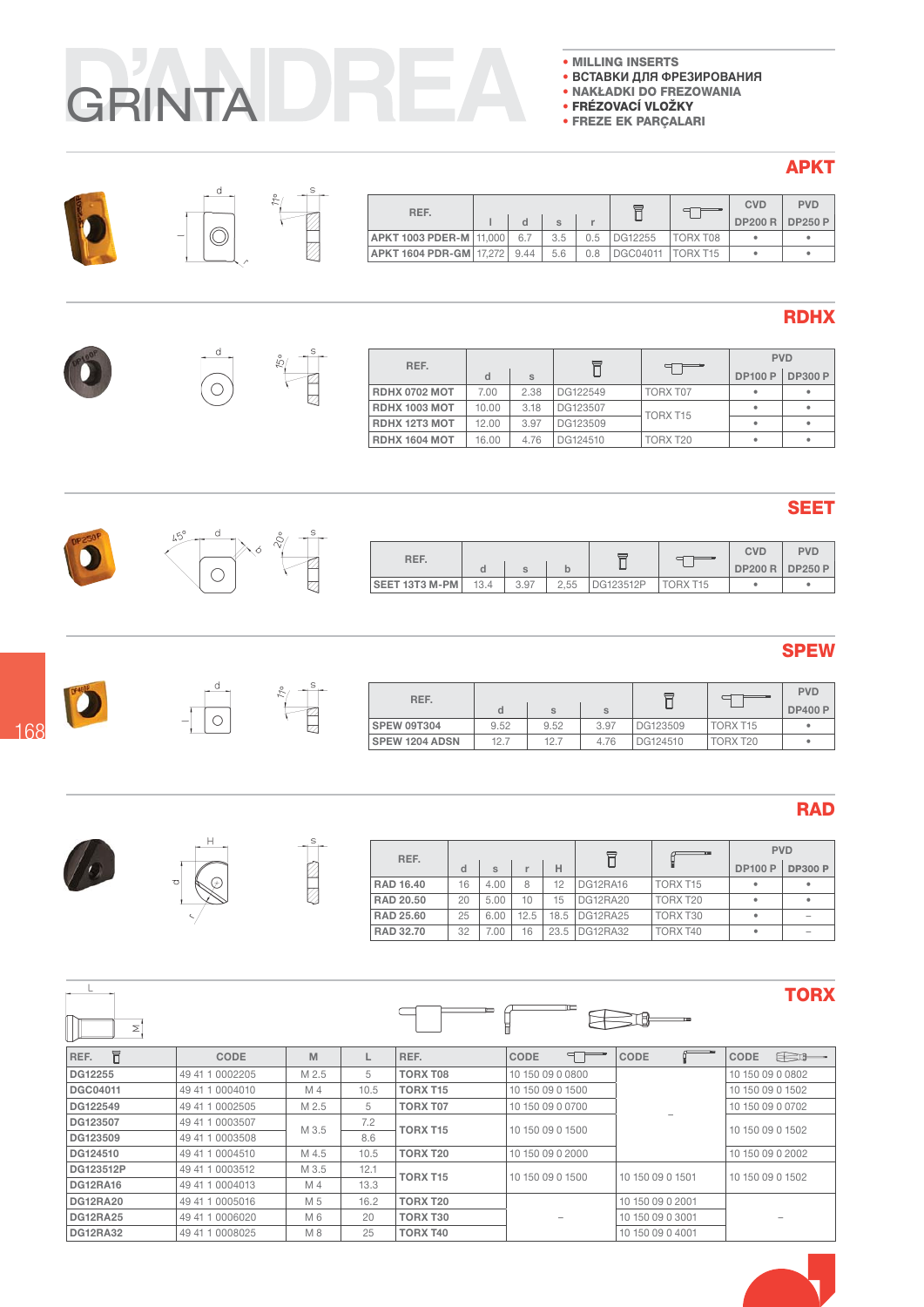- MILLING GRADE
- ВИДЫ ФРЕЗИРОВАНИЯ
- · JAKOŚĆ FREZOWANIA
- TŘÍDA FRÉZOVÁNÍ
- FREZE SINIFI



#### **DP200R**

**GB** This grade is suitable for high cutting speeds operations. This grade is primarily recommended for operations without using any coolant. It can be used from medium up to higher chip thicknesses removed under high cutting speeds, machining of common carbon and<br>alloy steels and mainly cast irons.

противали плати, частности<br>применяется для операций с высокой скоростью<br>углеродистых и легированных сталей и чугуна в целом. Рекомендуется для обработки всухую, но дает

хорошие результаты и с хладагентом.<br>• Jakość odpowiednia do czynności wykonywanych przy dużych prędkościach cięcia. Wyjątkowo skuteczna<br>podczas obróbki stali węglowej i stopowej oraz<br>wszelkiego rodzaju żeliw. Zalecana do obróbek na sucho, pozwala na uzyskanie doskonałych efektów również w przypadku użycia chłodziw.

Tato třída je vhodná pro operace frézování o vysokých  $\overline{m}$ výchlostech. Tato třída se doporučuje primárně pro<br>operace bez použití chladiva. Lze je použít pro střední<br>až velké tloušťky odstraňovaných špon při vysokých rychlostech frézování, obrábění běžných uhlíkových a slitinových ocelí a zeiména litin.

Bu sınıf, yüksek kesim hızlarındaki işler için uygundur. Bu sınıf özellikle soğutma sıvısı kullanılmayan işler için Sonerilir. Normal karbon, alaşım çelik ve özellikle dökme<br>demirlerin yüksek hızda kesimlerinde ortaya çıkan orta ve yüksek kalınlıkta talaş için kullanılabilir.

#### **DP100P**

**69** Wear resistant PVD coated grade for milling operation<br>of steel and stainless steels. Also exellent for hardened steels Performs well with coolant

**ПО Очень износостойкое. Используется для фрезирования** стали, нержавеющей стали и закаленной стали. Дает<br>отличные результаты при работе с хладагентом.

1 Jakość wyjątkowo odporna na zużycie, stosowana do<br>frezowania stali, stali nierdzewnej oraz stali hartowanej. Najlepsze rezultaty uzyskuje się stosując chłodziwo.<br>
P PVD potahovaná třída odolná proti opotřebení pro

operace frézování oceli a nerezových ocelí. Rovněž<br>vynikající pro kalené oceli. Dobře pracuje s chladivem.

**G** Çelik ve paslanmaz çeliğin frezelenmesi için PVD<br>kaplı aşınmaya dirençli sınıf. Sertleştirilmiş çelikler için de mükemmeldir. Soğutma sıvısıyla sorunsuz çalışır.

#### **DD250D**

**GB** This grade has a predominant application field for milling of stainless materials, more difficult machinable alloys and cast irons, but it can also be used for machining of steels with high strength, and for machining of non ferrous metals. This grade can be also used for milling of heat treated materials

псатнество платенать.<br>ПО Основное вид фрезерования для обработки стали,<br>поковок и отливок с высокой и средней скоростью поковок и отливок с высокой и средней скоростью<br>поковок и отливок с высокой и средней скоростью<br>подачи. Применяется для фрезерования стали и чугуна. С соответствующей вставкой используется для фрезерования цветных металлов, таких как алюминий ~~~<br>∙мед⊦

**D** Podstawowa jakość do frezowania stali, odkuweł i odlewów o średnim posuwie i wysokiej oraz średnie<br>predkości. Doskonała do frezowania stali nierdzewne i żeliw. Dobierając nakładki o odpowiedniej geometri można frezować metale nieżelazne, takie jak aluminium i miedź

D Tato třída nachází hlavní oblast použití pro frézování merezových materiálů, obtížněji obrobitelné slitiny, ale lize ji také použít pro obrábění ocelí s vysokou pevností a pro obrábění neželezných kovů. Tuto třídu je rovněž možno použít pro frézování tepelně zpracovávaných materiáln

**17** Bu sinif ağırlıklı olarak paslanmaz malzemelerin ve işlenmesi daha güç olan alaşım ve dökme demirlerin<br>frezelenmesinde kullanılır, ancak yüksek mukavemetli celiklerin ve demir içlermeyen metallerin işlenmesinde<br>de kullanılabilir. Bu sınıf ayrıca ısı islemli malzemelerin frezelenmesinde de kullanılabilir

#### **DP300P**

**DP300P**<br> **(B)** Universal PVD-coated grade for milling operations in<br>
of steels and stainless steels. Recommended for milling with medium feeds and middle to high cutting speeds.<br>**Ш** Универсальное фрезерование, котор

или пословить со само писали с платно и страние, которое сочетает в себе отличную износостойкость с<br>сочетает в себе отличную износостойкость с<br>хорошей прочностью. Применяется прежде всего,

для фрезерования стали и нержавеющей стали.<br>Рекомендуется для среднего подачи при средней/ высокиой скорости.

**D** Universalna jakość łącząca doskonałą wytrzymałość na zużycie z dobrą wiązkością. To pierwszy wybór do frezowania stali stopowych i nierdzewnych. Zalecana średnich posuwów przy średnich i wysokich do *-*<br>redkościach

predkościach.<br>@ Univerzální PVD potahovaná třída pro operace frézování oceli a nerezových ocelí. Doporučeno pro frézování s minimálním přísunem a středně až velké frézovací rychlosti.

G Çelik ve paslanmaz çeliğin frezelenmesi için PVD<br>kaplı üniversal sınıf. Orta beslemeli ve orta-yüksek kesim hızlarındaki frezeleme işleri için önerilir.

#### **DP400P**

(FB) It is intended for applications where the cutting edge will be subject to high mechanical stresses. Its<br>predominant field of application is milling of steels corrosion-resistant steels and super-alloys. It also can be used for the machining of other materials under extreme engagement conditions

**(10)** Исключительно стойкое фрезерование, с очень иссткой режущей частью. Для фрезерования<br>термостойкой стали, закаленной стали, специальных reportionism chain, заканенной стали, снещальных<br>crimatos и поверхностей со шлаками плавления и ковки.<br>
• Wyjątkowo wytrzymała jakość z bardzo solidnymi<br>krawędziami skrawającymi. Do frezowania stali<br>wytrzymałych na wysoki stopów specjalnych oraz powierzchni ze zgorzelinami<br>kuźniczymi i z odlewów.

Načiniczynin z odlewow.<br> **Christian Strand Diversion Strand Diversion Constrainer Strand Diversion Strand Diversion Prevažující oblastí použití je frézování ocelí odolných proti korozi a vysoce kvalitních slitin.** Lze ji t pro obrábění jiných materiálů za extrémních pracovních podmínek.

Ga Kesme kenarının yüksek mekanik gerilime maruz<br>kalacağı uygulamalar için tasarlanmıştır. Temel uygulama Atalogui vygnamatan van tasamatan peliklerin ve süper<br>alanı çeliklerin, korozyona dirençli çeliklerin ve süper<br>alaşımların frezelenmesidir. Ayrıca, olağandışı işletim koşulları altındaki diğer malzemelerin işlenmesinde de kullanılabilir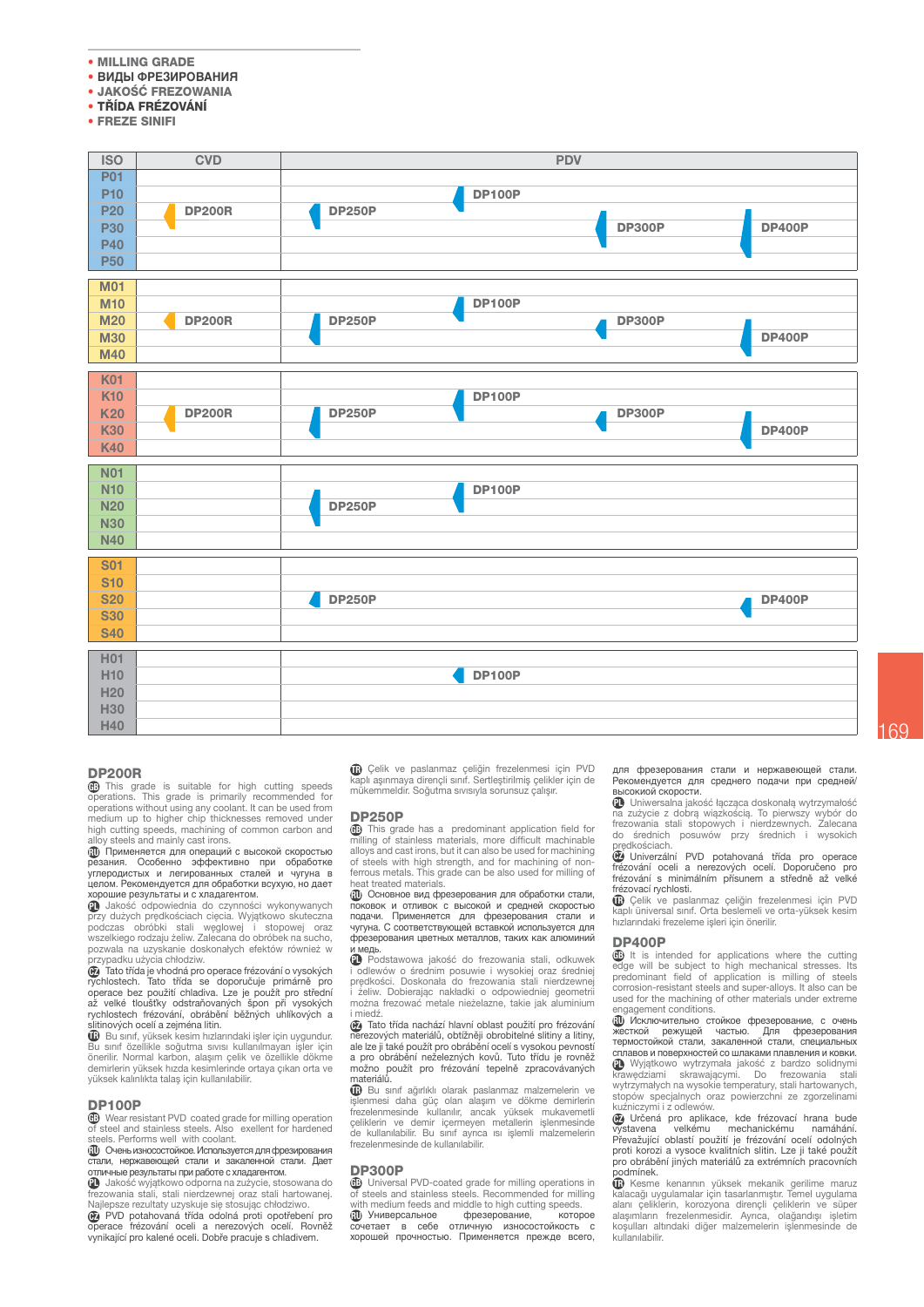# **GRINTA**

#### **APKT**

| Ø  |                  |  |  |  |  |  |
|----|------------------|--|--|--|--|--|
|    | <b>F-MHD' AP</b> |  |  |  |  |  |
| Ø  | d                |  |  |  |  |  |
| 16 | 6.7              |  |  |  |  |  |
| 20 | 6.7              |  |  |  |  |  |
| 25 | 6.7              |  |  |  |  |  |
| 32 | 6.7              |  |  |  |  |  |

 $\begin{array}{c}\n\downarrow \\
\hline\n\downarrow \\
\hline\n\end{array}$ 

| Ø |  |
|---|--|
|   |  |

| <b>MHD' AP</b> |      |  |  |  |  |  |
|----------------|------|--|--|--|--|--|
| Ø              | d    |  |  |  |  |  |
| 42             | 9.44 |  |  |  |  |  |
| 52             | 9.44 |  |  |  |  |  |
| 66             | 9.44 |  |  |  |  |  |

|              |                                                    |             |               |               |                          | $Vc = m/min.$            |             |                |
|--------------|----------------------------------------------------|-------------|---------------|---------------|--------------------------|--------------------------|-------------|----------------|
| <b>ISO</b>   |                                                    | <b>HB</b>   |               | $fz = mm$     | <b>DP200 R</b>           |                          |             | <b>DP250 R</b> |
|              |                                                    |             | $d = 6.7$     | $d = 9.44$    | $d = 6.7$                | $d = 9.44$               | $d = 6.7$   | $d = 9.44$     |
|              | Unalloyed steel<br>Acciaio non legato              | $125 - 300$ | $0.10 - 0.25$ | $0.20 - 0.35$ | $325 - 255$              | $270 - 225$              | $250 - 210$ | $210 - 190$    |
| P            | Low-alloyed steel<br>Acciaio poco legato           | $180 - 350$ | $0.10 - 0.25$ | $0.20 - 0.35$ | $275 - 235$              | $220 - 205$              | $200 - 190$ | $180 - 170$    |
|              | Alloyed steel<br>Acciaio molto legato              | $200 - 325$ | $0.10 - 0.25$ | $0.20 - 0.35$ | $255 - 205$              | $240 - 180$              | $180 - 160$ | $160 - 140$    |
| M            | Stainless steel<br>Acciaio inossidabile            | $180 - 230$ | $0.10 - 0.25$ | $0.20 - 0.35$ | $195 - 120$              | $160 - 105$              | $150 - 95$  | $125 - 80$     |
|              | Grey cast iron<br>Ghisa grigia                     | $180 - 260$ | $0.10 - 0.25$ | $0.20 - 0.35$ | $305 - 240$              | $255 - 220$              | $235 - 200$ | $195 - 170$    |
| $\mathsf{K}$ | Nodular cast iron<br>Ghisa nodulare                | $160 - 250$ | $0.10 - 0.25$ | $0.20 - 0.35$ | $255 - 220$              | $205 - 200$              | $195 - 180$ | $175 - 150$    |
|              | Malleable cast iron<br>Ghisa malleabile            | $130 - 230$ | $0.10 - 0.25$ | $0.20 - 0.35$ | $235 - 190$              | $185 - 170$              | $165 - 150$ | $155 - 130$    |
| N            | Aluminium<br>Alluminio                             | ٠           | ٠             |               |                          | ٠                        | ٠           | ٠              |
| <b>S</b>     | High-temperature alloys<br>Leghe resistenti calore | ٠           | ٠             | ÷             | $\sim$                   | ٠                        | ٠           | ٠              |
|              | Titanium alloys<br>Leghe di titanio                | $\sim$      | ٠             |               | $\overline{\phantom{a}}$ | $\overline{\phantom{a}}$ | ٠           | $\sim$         |
| H            | Hardened steel<br>Acciaio temprato                 |             |               |               |                          |                          |             |                |



 $\mathsf{d}$ 

| <b>Service Service</b> |  |
|------------------------|--|

| <b>MHD'SE</b> |      |  |  |  |  |  |
|---------------|------|--|--|--|--|--|
| Ø             | d    |  |  |  |  |  |
| 53            | 13,4 |  |  |  |  |  |
| 63            | 13,4 |  |  |  |  |  |
| 76            | 13,4 |  |  |  |  |  |

|            |                                                    |             |                          |                | SEET           |  |  |
|------------|----------------------------------------------------|-------------|--------------------------|----------------|----------------|--|--|
|            |                                                    |             |                          | $Vc = m/min$ . |                |  |  |
| <b>ISO</b> |                                                    | <b>HB</b>   | $fz = mm$                | <b>DP200 R</b> | <b>DP250 P</b> |  |  |
|            | Unalloyed steel<br>Acciaio non legato              | $125 - 300$ | $0.17 - 0.40$            | $325 - 205$    | $230 - 190$    |  |  |
| P          | Low-alloyed steel<br>Acciaio poco legato           | $180 - 350$ | $0.17 - 0.40$            | $200 - 185$    | $190 - 170$    |  |  |
|            | Alloyed steel<br>Acciaio molto legato              | $200 - 325$ | $0.17 - 0.40$            | $180 - 155$    | $170 - 150$    |  |  |
| M          | Stainless steel<br>Acciaio inossidabile            | $180 - 230$ | $0.17 - 0.40$            | $140 - 90$     | $135 - 90$     |  |  |
|            | Grey cast iron<br>Ghisa grigia                     | $180 - 260$ | $0.17 - 0.40$            | $220 - 185$    | $215 - 180$    |  |  |
| K          | Nodular cast iron<br>Ghisa nodulare                | $160 - 250$ | $0.17 - 0.40$            | $185 - 165$    | $180 - 160$    |  |  |
|            | Malleable cast iron<br>Ghisa malleabile            | $130 - 230$ | $0.17 - 0.40$            | $165 - 145$    | $160 - 140$    |  |  |
| N          | Aluminium<br>Alluminio                             | ÷           | $\overline{\phantom{m}}$ | ٠              |                |  |  |
| S          | High-temperature alloys<br>Leghe resistenti calore | ÷           | $0.10 - 0.25$            |                | $65 - 50$      |  |  |
|            | Titanium alloys<br>Leghe di titanio                | ÷           | $0.10 - 0.25$            |                | $45 - 30$      |  |  |
| H          | Hardened steel<br>Acciaio temprato                 | ÷           | $0.10 - 0.25$            | $45 - 30$      | $45 - 30$      |  |  |

#### ÷ GENERAL FORMULAS

÷ FORMULE GENERALI



 $Vc = \Pi \cdot D \cdot n$  **1000**

$$
n = \frac{Vc \cdot 1000}{\pi \cdot D}
$$

 $Vf = fz \cdot n \cdot z$ 



$$
fn = fz \cdot n
$$

$$
fz = \frac{Vf}{n \cdot z}
$$

$$
Q = \frac{ae \cdot ap \cdot Vf}{1000}
$$

- 
- ae · cutting-parting width (mm)<br>
· larghezza della fresatura (mm)
- ap · depth of axial cutting (mm) · profondità della fresatura (mm)
	-
- **D** milling diameter (mm)<br>• diametro della fresa (mm)
- $fn$   $\cdot$  feed / rev. (mm/rev)
- · avanzamento al giro (mm/giro)  $fz \cdot \text{feed per tooth (mm/tooth)}$ 
	- s avanzamento al dente (mm/dente
- **n** s number of revolutions / min' (rev./min)<br>
s numero di giri al minuto (giri/min.)
	-
- $\mathbf Q$   $\bullet$  volume of chip removed (cm $3/\text{min}$ )
	- volume del truciolo asportato (cm<sup>3</sup>/min)
- VC · cutting speed (m/min.)<br>
velocità di taglio (m/min.)
- $Vf \cdot \text{feed rate (mm/min.)}$ 
	- · velocità avanzamento (mm/min.)
- **z** number of teeth<br>• numero denti della fresa
	-